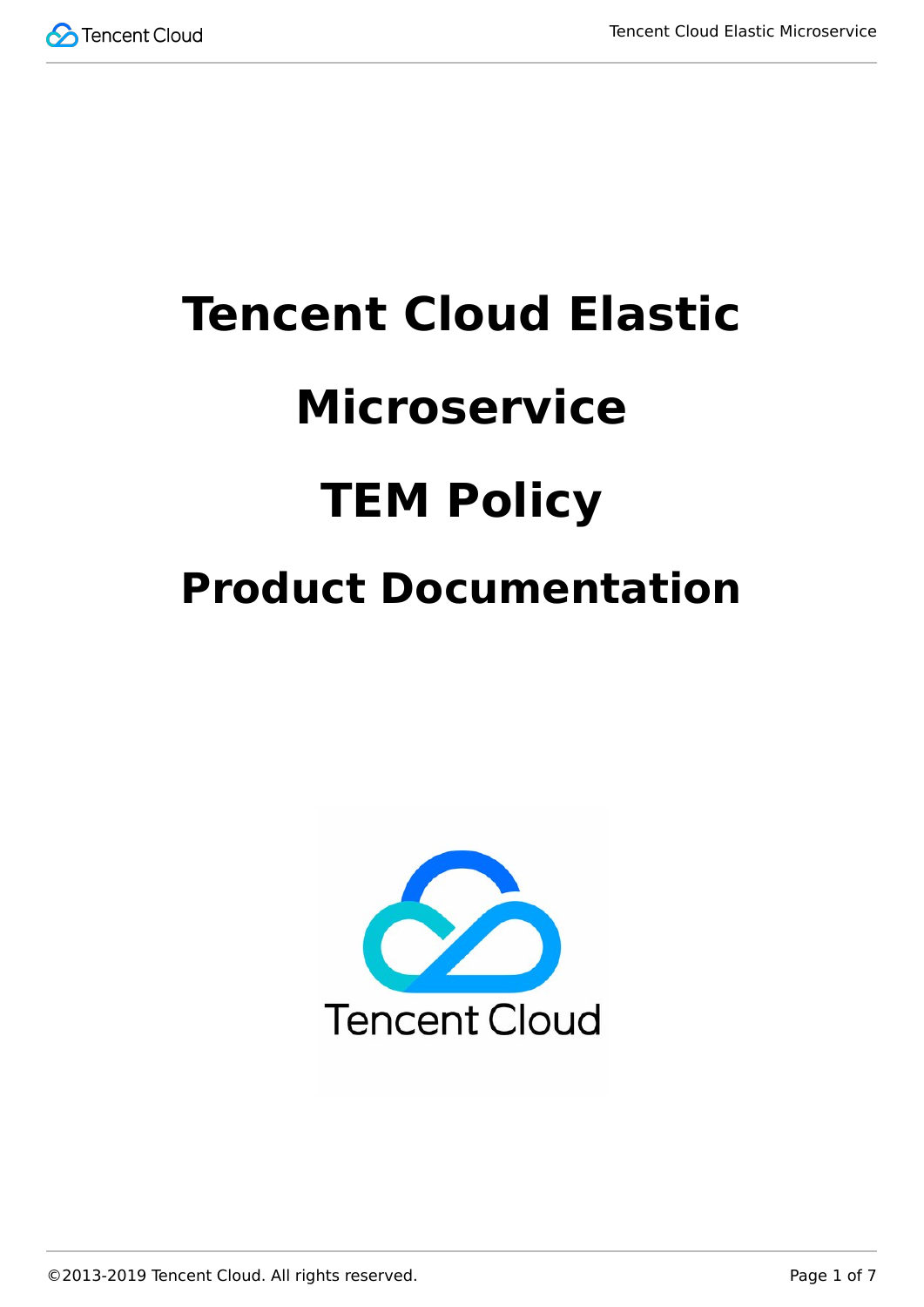

#### Copyright Notice

©2013-2019 Tencent Cloud. All rights reserved.

Copyright in this document is exclusively owned by Tencent Cloud. You must not reproduce, modify, copy or distribute in any way, in whole or in part, the contents of this document without Tencent Cloud's the prior written consent.

Trademark Notice

### **C** Tencent Cloud

All trademarks associated with Tencent Cloud and its services are owned by Tencent Cloud Computing (Beijing) Company Limited and its affiliated companies. Trademarks of third parties referred to in this document are owned by their respective proprietors.

#### Service Statement

This document is intended to provide users with general information about Tencent Cloud's products and services only and does not form part of Tencent Cloud's terms and conditions. Tencent Cloud's products or services are subject to change. Specific products and services and the standards applicable to them are exclusively provided for in Tencent Cloud's applicable terms and conditions.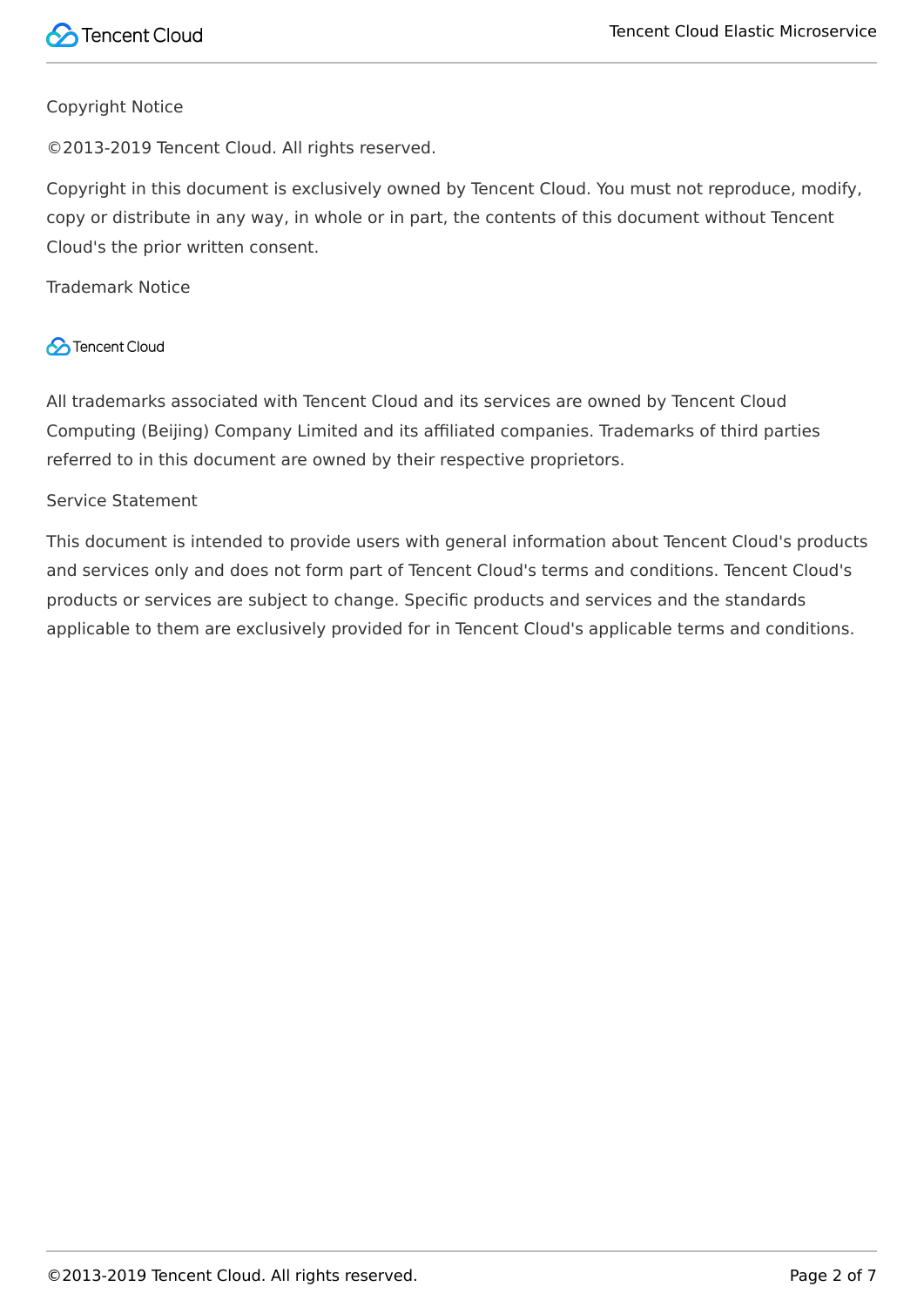

## **Contents**

[TEM Policy](#page-3-0) [Privacy Policy](#page-3-1) [Data Privacy and Security Agreement](#page-5-0)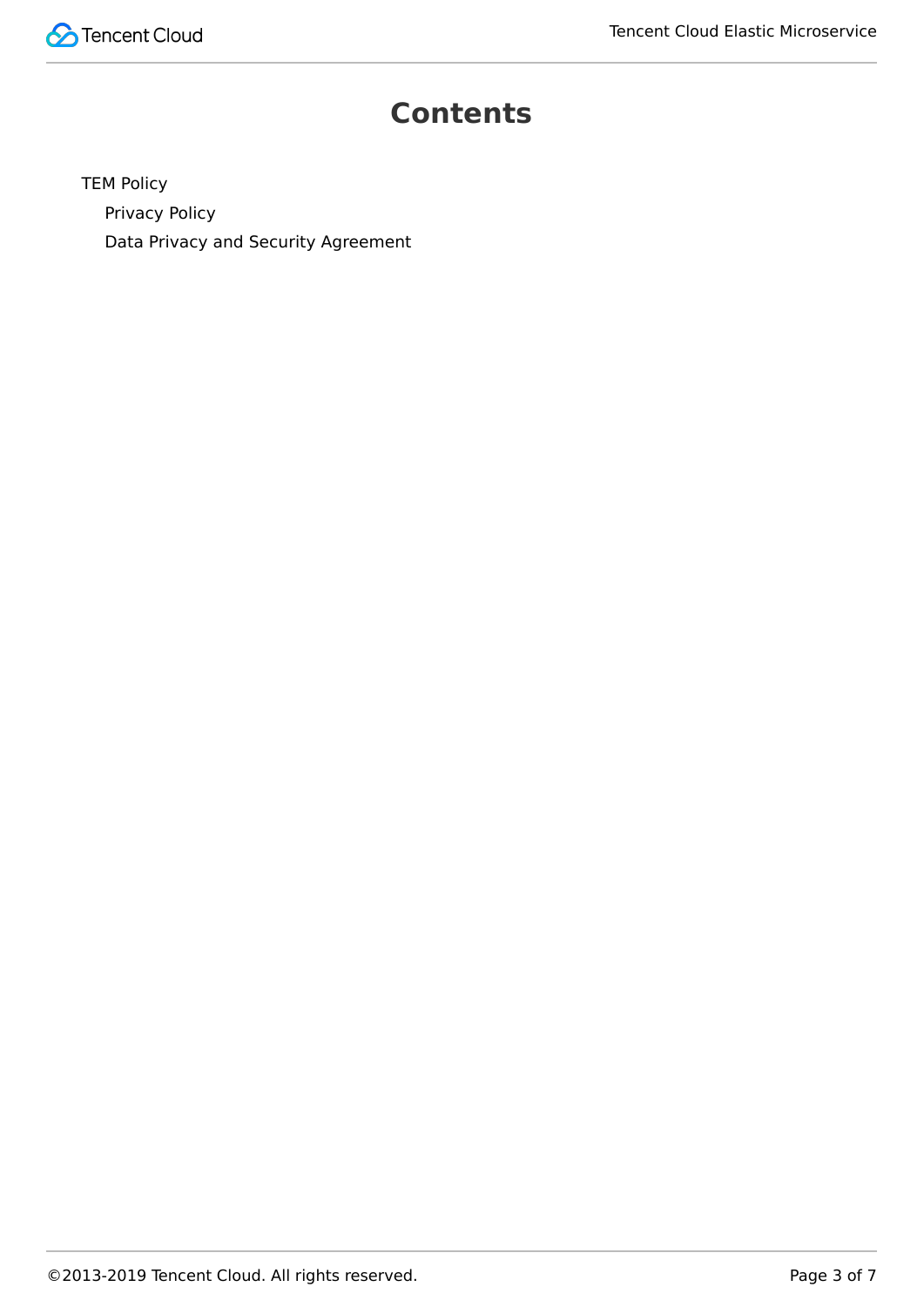# <span id="page-3-1"></span><span id="page-3-0"></span>TEM Policy Privacy Policy

Last updated:2021-10-15 16:03:49

# 1. **INTRODUCTION**

This Module applies if you use Tencent Cloud Elastic Microservice ("**Feature**"). This Module is incorporated into the privacy policy located at [Privacy Policy](https://intl.cloud.tencent.com/document/product/301/17345). Terms used but not defined in this Module shall have the meaning given to them in the Privacy Policy. In the event of any conflict between the Privacy Policy and this Module, this Module shall apply to the extent of the inconsistency.

# 2. **CONTROLLERSHIP**

The controller of the personal information described in this Module is as specified in the Privacy Policy.

# 3. **AVAILABLITY**

This Feature is available to users globally but primarily intended for users located in the same country/region as the selected service region for optimal performance.

# 4. **HOW WE USE PERSONAL INFORMATION**

We will use the information in the following ways and in accordance with the following legal basis:

| <b>Personal Information</b>         | <b>Use</b>                     | <b>Legal Basis</b>   |
|-------------------------------------|--------------------------------|----------------------|
| Log Data: APPID, event type, event  | We use this information for    | We process this      |
| object (environment/service), event | troubleshooting and monitoring | information as it is |
| description, change status (whether | operations.Please note that    | necessary for us to  |
| the execution of the event is       | this data is stored and backed | perform our contract |
| successful), creation/end time and  | up in our TencentDB for MySQL  | with you to provide  |
| source.                             | feature.                       | the Feature.         |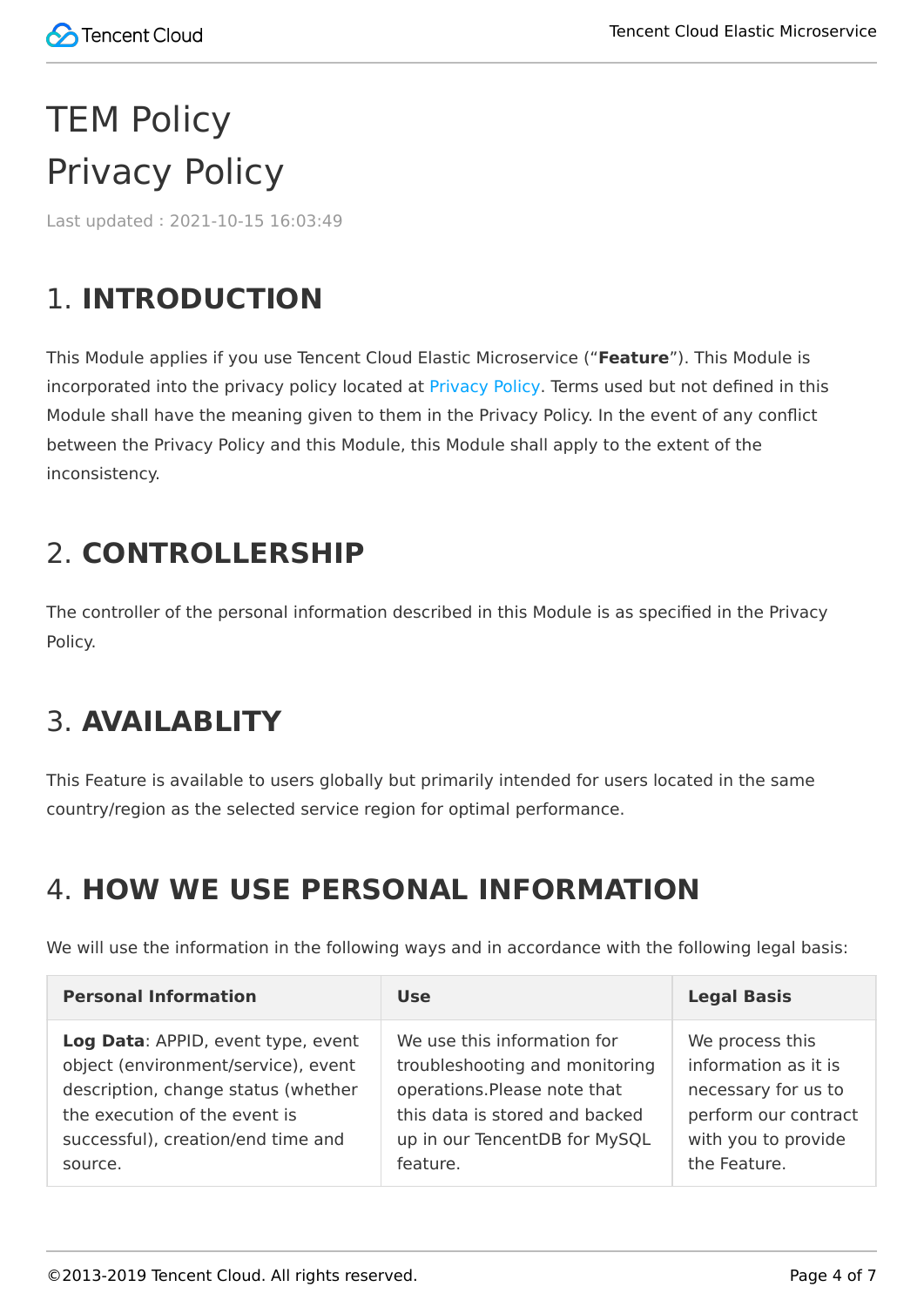# 5. **HOW WE SHARE AND STORE PERSONAL INFORMATION**

As specified in the Privacy Policy.

# 6. **DATA RETENTION**

We will retain personal information in accordance with the following:

| <b>Personal</b><br><b>Information</b> | <b>Retention Policy</b>                                                                 |
|---------------------------------------|-----------------------------------------------------------------------------------------|
| Log Data                              | Stored for the duration of your use of the Feature, and then deleted<br>within 30 days. |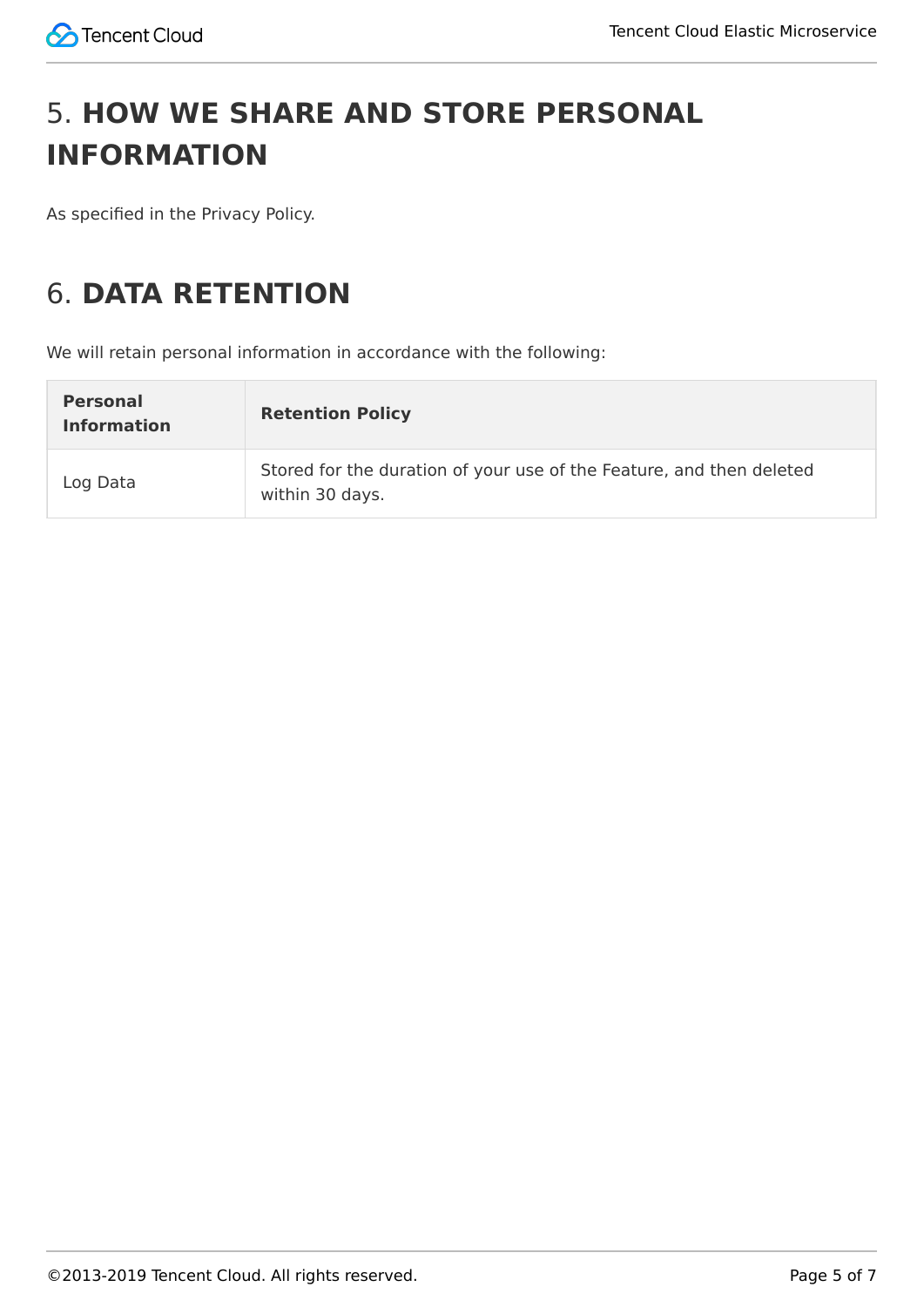# <span id="page-5-0"></span>Data Privacy and Security Agreement

Last updated:2022-03-10 14:39:02

# 1. **BACKGROUND**

This Module applies if you use Tencent Cloud Elastic Microservice ("**Feature**"). This Module is incorporated into the Data Privacy and Security Agreement located at https://intl.cloud.tencent.com/document/product/301/17347 ("**DPSA**"). Terms used but not defined in this Module shall have the meaning given to them in the DPSA. In the event of any conflict between the DPSA and this Module, this Module shall apply to the extent of the inconsistency.

## 2. **PROCESSING**

We will process the following data in connection with the Feature:

| <b>Personal Information</b>                                                                        | <b>Use</b>                                                                                                                                                               |
|----------------------------------------------------------------------------------------------------|--------------------------------------------------------------------------------------------------------------------------------------------------------------------------|
| <b>Configuration Data</b><br>(environment configuration<br>data and service configuration<br>data) | We only process this data for the purposes of providing the<br>Feature to you. Please note that this data is stored and<br>backed up in our TencentDB for MySQL feature. |

# 3. **SERVICE REGION**

As specified in the DPSA.

# 4. **SUB-PROCESSORS**

As specified in the DPSA.

# 5. **DATA RETENTION**

We will store personal data processed in connection with the Feature as follows: